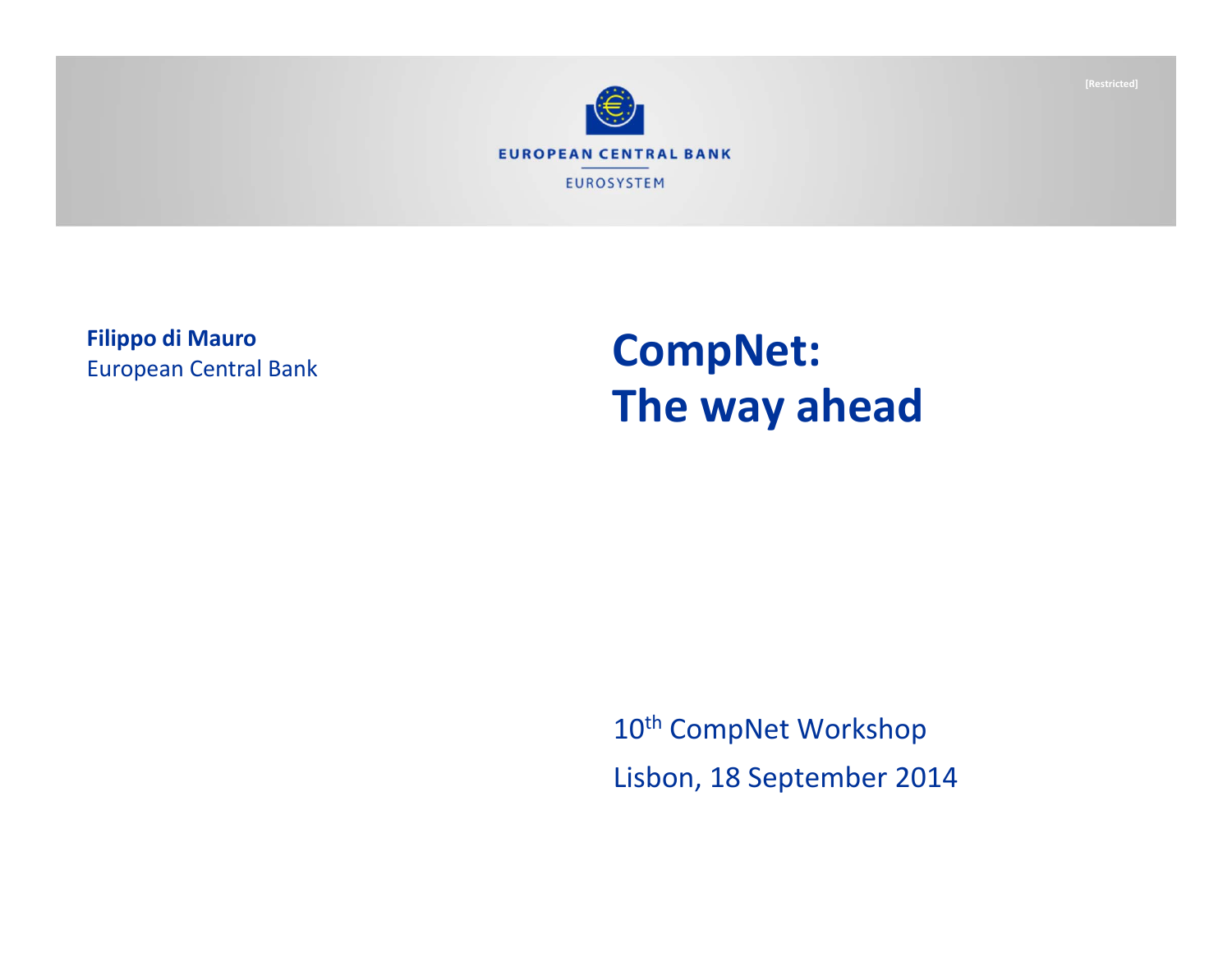#### **CompNet last phase**

- First 2 years and across the 3 dimensions (macro, firm level, GVC)
	- Compiling data, setting research infrastructure
	- Launching research
- Today and tomorrow will see the results of this work
	- **The Competitiveness Diagnosis Toolkit …**integrating macro, firm‐level and GVC indicators related to competitiveness into one database:
	- The **New firm level data base (V2)**
	- A large variety of **research papers** concluded and ongoing exploiting the novel data bases
- We will discuss communication and dissemination
	- $-$  Selection of novel indicators/relationships to use systematically and incrementally for policy analysis
		- ‐ Validation of such indicators: statistical property/cross country comparability
		- ‐ Possible additional outlets (e.g. ESCB Official publications)
- Ultimately all initiatives from 3 Work‐streams must converge in <sup>a</sup> homogenous framework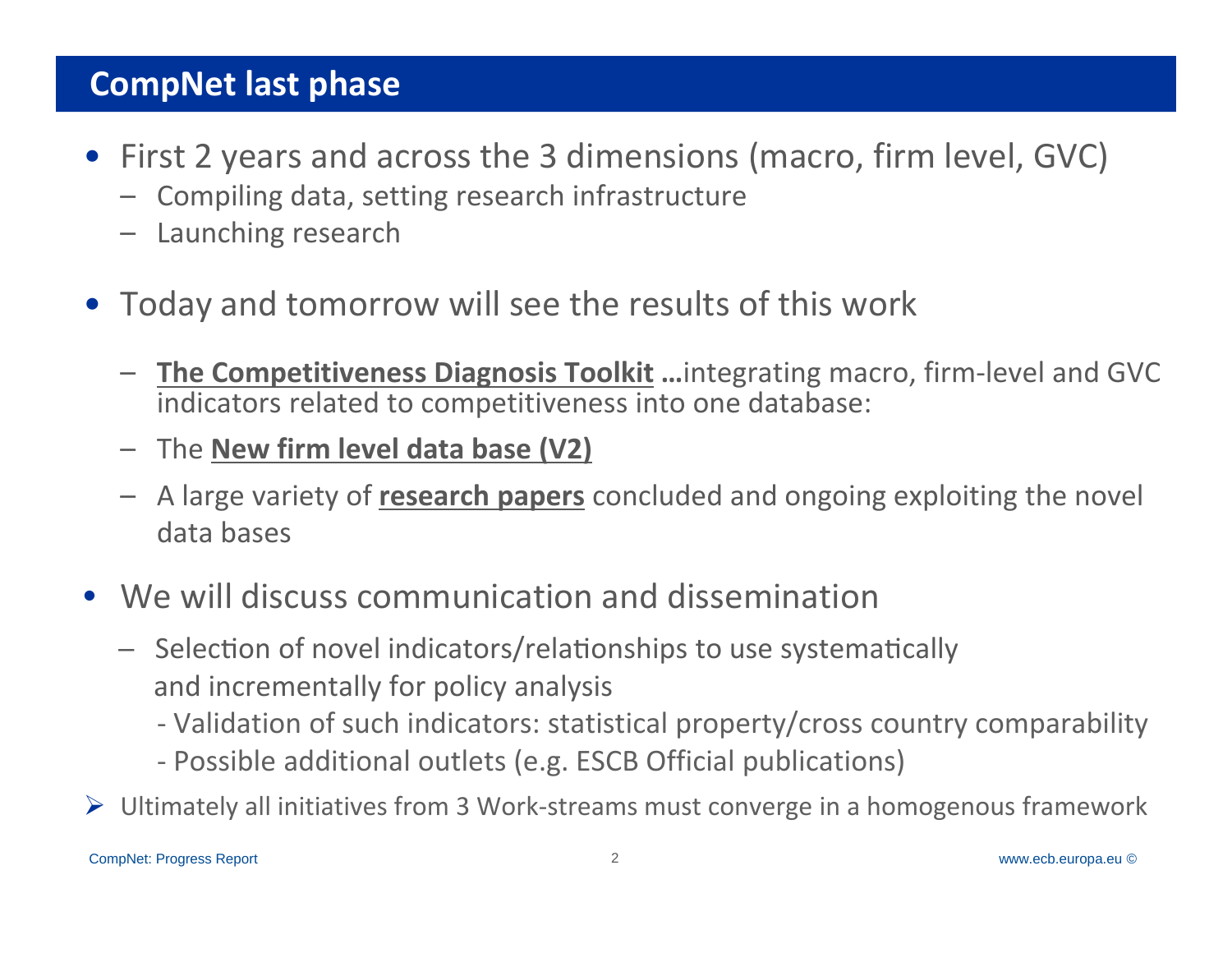#### Rubric **WS1 – The Competitiveness Tool‐kit**

- A truly encompassing set of indicators (ca. 200) with novel features:
	- Large set of non‐price indicators, complementing traditional macro indicators
	- Firm‐level based indicators
	- GVC indicators
- Compendium on the diagnostic toolkit for competitiveness: A comprehensive review of how indicators complement each other and can be used
- A data base easy to use and an effective procedure to combine data from different work‐streams within one data base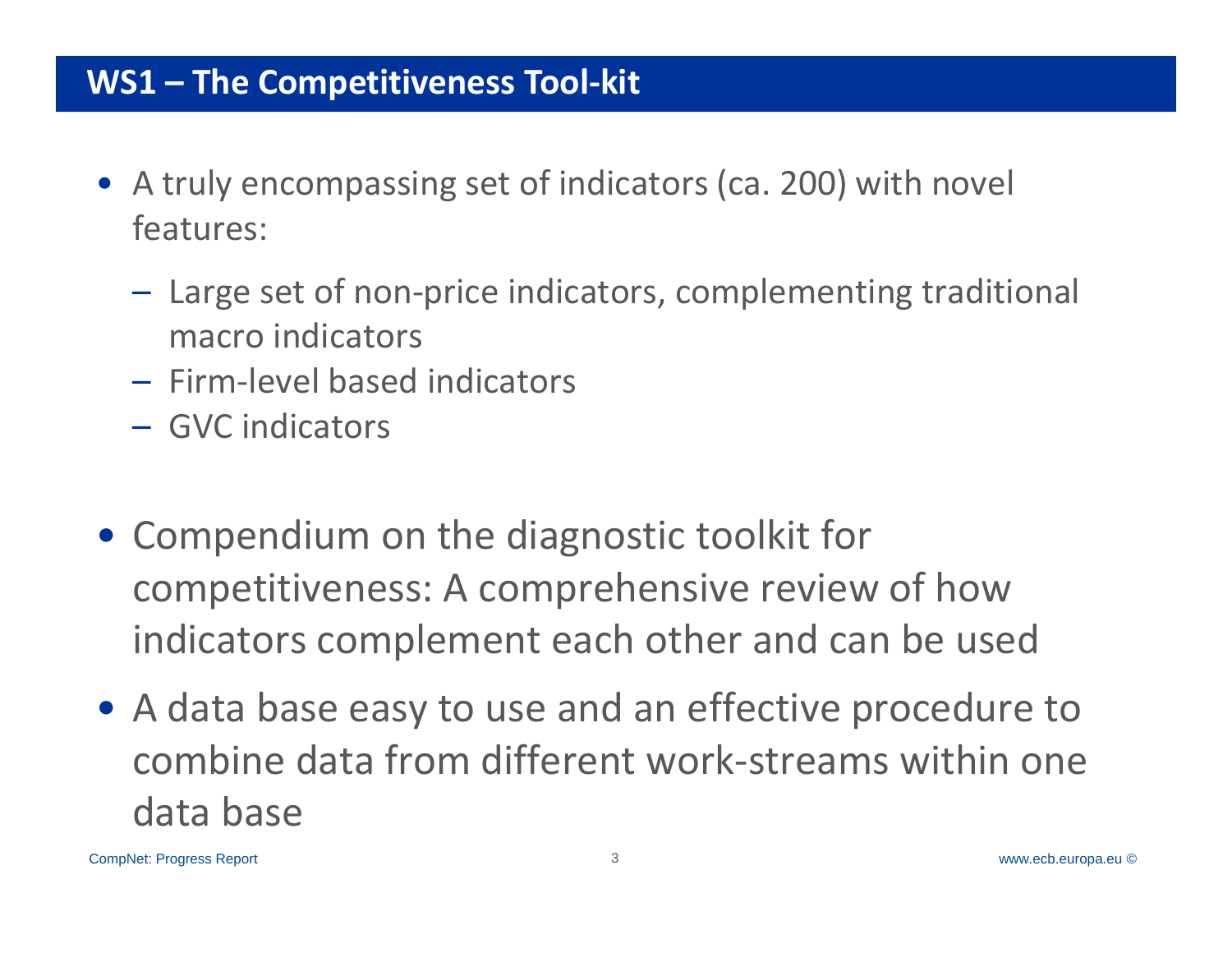## Rubric **WS2 – The enlarged firm level data base (V2)**

#### $\bullet$ **More indicators**

- On top of productivity and cost‐related indicators
	- Exporting status
	- Financial position, investment rate, credit constraints
	- Mark‐ups and collective bargaining
	- Determinants of employment growth, high‐growth firms
- –Average, median, standard deviation, skewedness, full distribution, joint moments

#### • **Wider Coverage**

- 21 EU countries (14 EA), from 10 in the February 2014 WP
- Over the period 1995 to 2012

#### $\bullet$ **Better Sample Quality**

- Sample <sup>&</sup>gt; 20 employees fully representative of the underlying population
- –Availability of info on SMEs in all countries, except Poland and Slovakia
- –Two‐year lag
- 4 $\bullet$ **Solid Matching of aggregate information**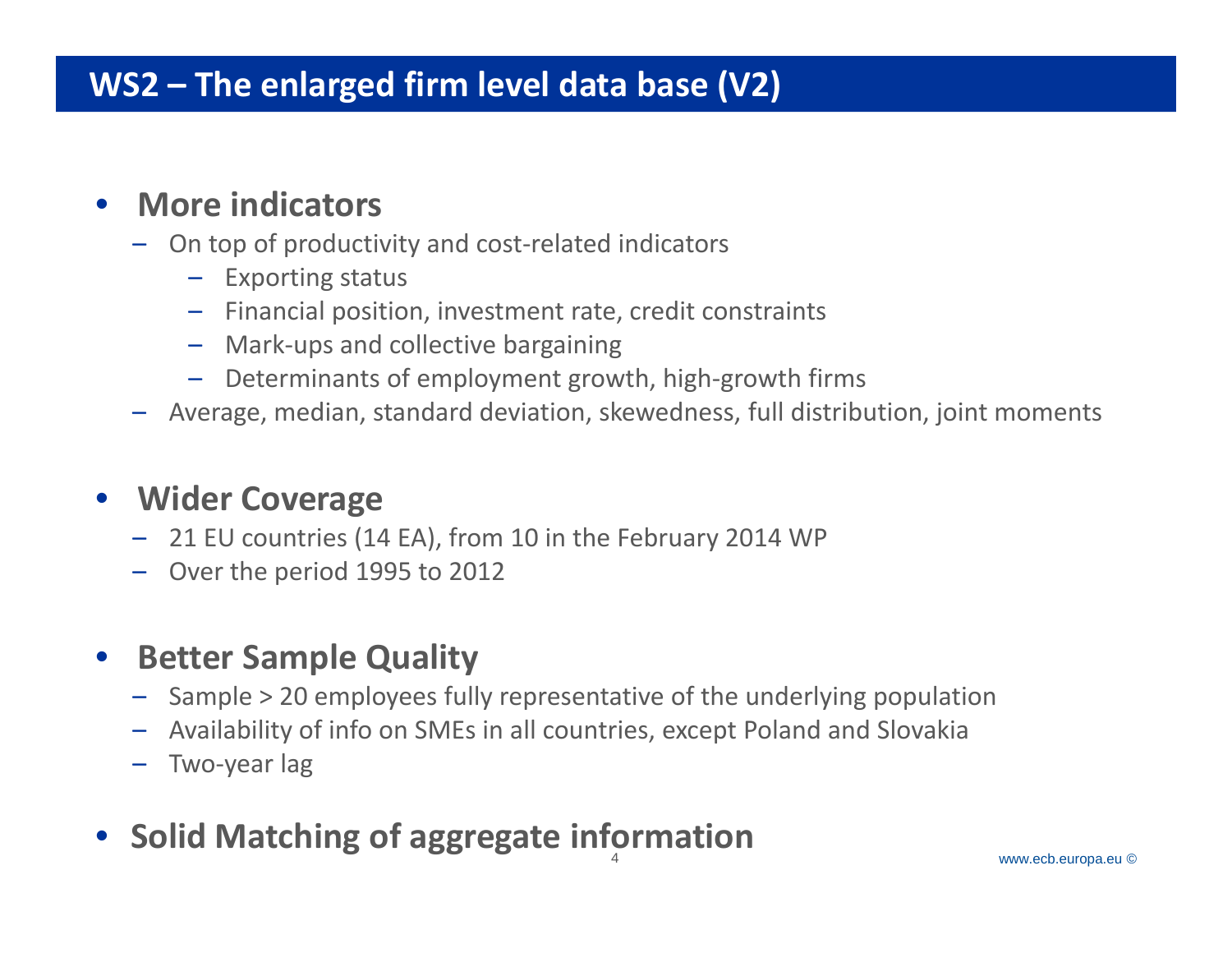- • Further progress in analysing how GVCs affect the domestic economy and international transmission of shocks
	- $\blacktriangleright$  Several presentations at this meeting (session 2 first part and workstream sessions)
- • Exploiting synergies with workstreams 2 and 3
	- $\sum_{i=1}^{n}$  In particular use firm level information to improve understanding of functioning of GVC and ultimately improve indicators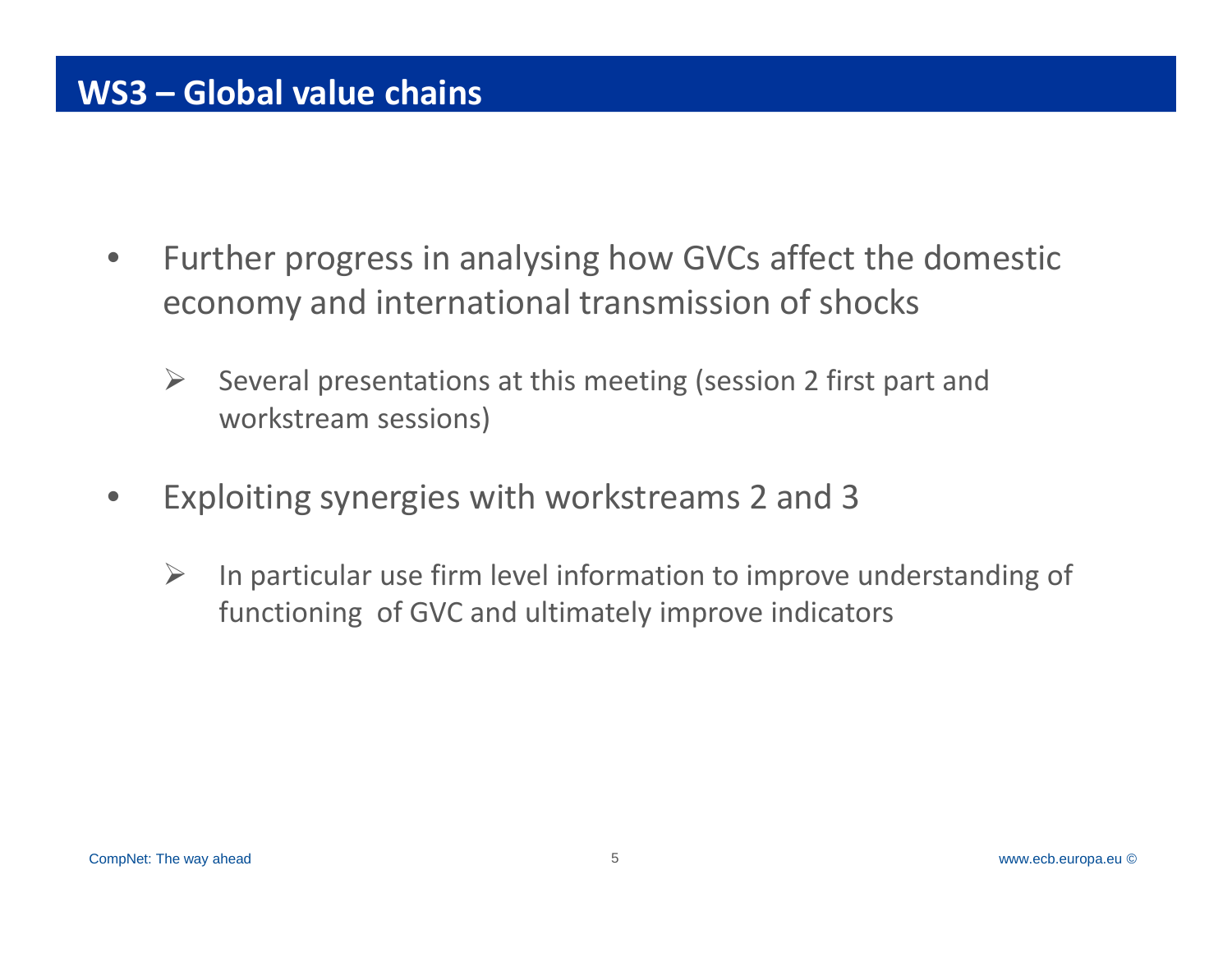#### **Branching out**

### • **Internal organization**

– More direct involvement of National Statistical Offices

#### • **External collaborations**

– Connection with other research institutes ( IHW, Asian Competitiveness Institute … )

## • **Collaborations within ESCB**

- $-$  BACH.... $\rightarrow$  to strengthen the data collection on firms level balance sheets
- $-$  AnaCredit..... $\rightarrow$  to connect productivity with Bank loans registers
- $-$  WDN $...$   $\rightarrow$  to connect productivity indicators with labour market survey results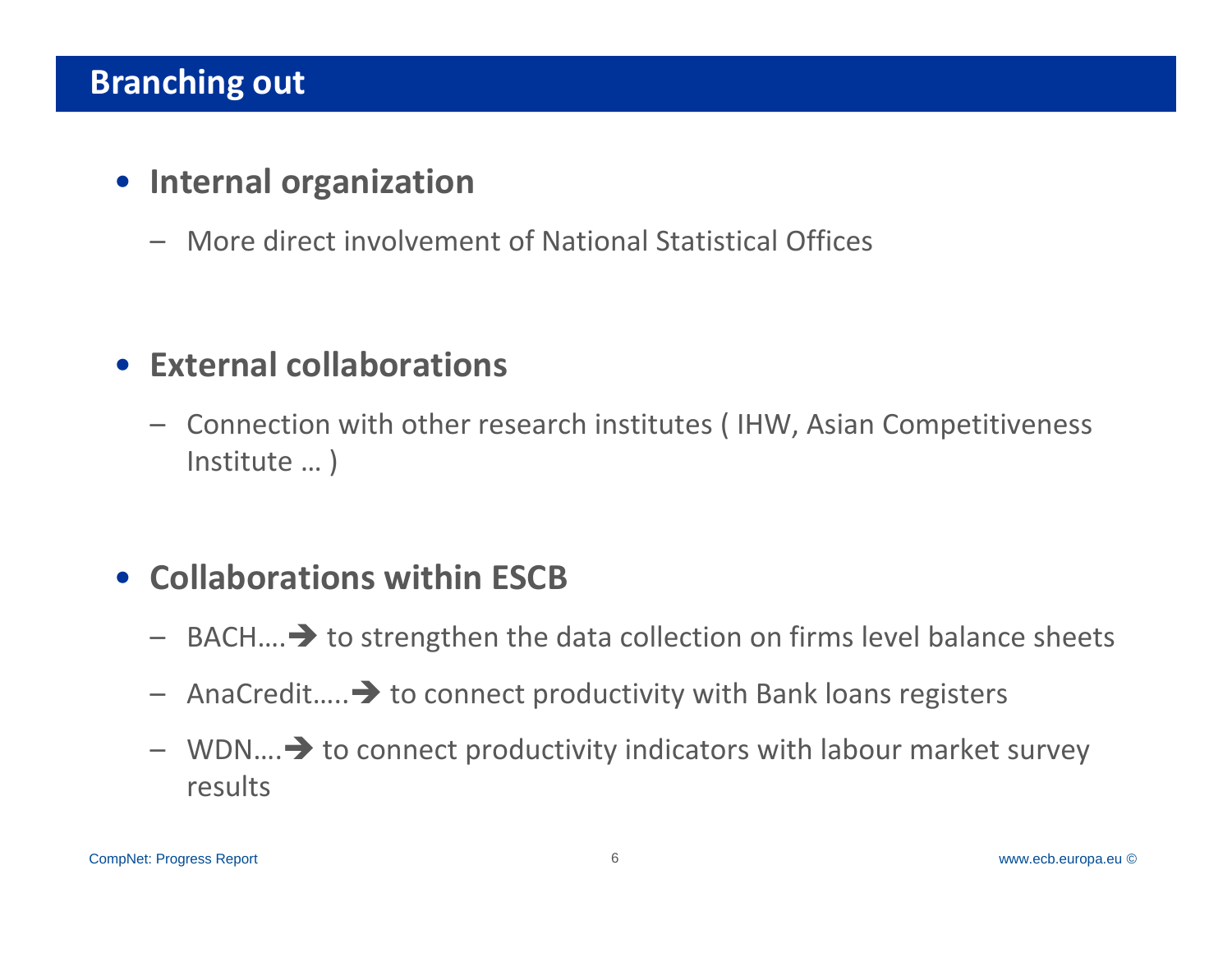#### **Feedback recently received**

#### $\bullet$ **NBER Summer Institute Boston.**

– CompNet was presented. Lot's of interest from US academics for our data and work

## • **BACH working group**

– Engaged in firm‐level data collection, wants to collaborate with CompNet to improve final product

#### •**ECB Executive Board**

- $\overline{\phantom{0}}$ Encouragement to go further, particularly on our financial module
- Several quotes of our work, including Jackson Hole speech of Mr Draghi on structural reform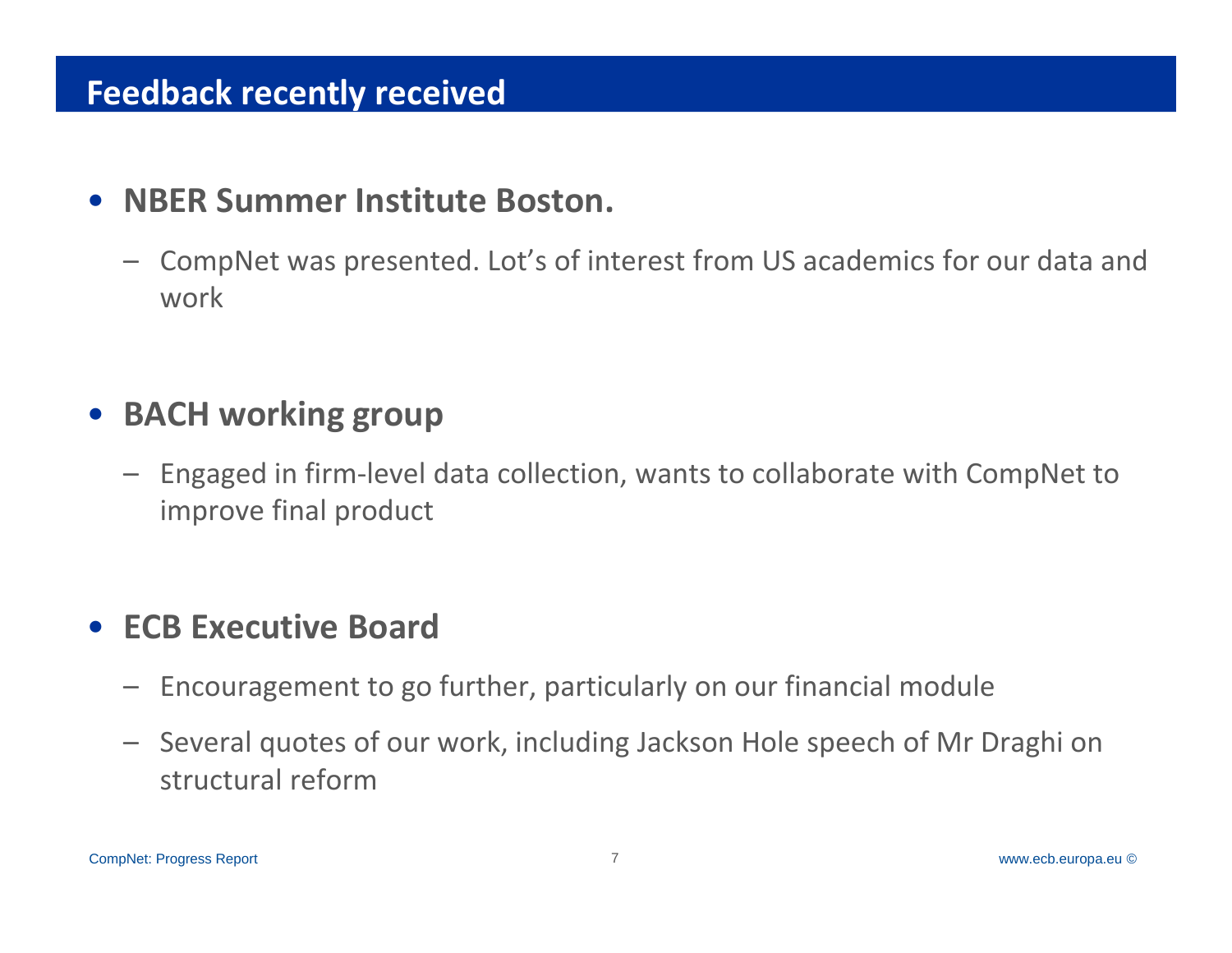#### **Most relevant outstanding issues going ahead**

- Complete research program individual Work‐streams and encourage further interaction across them .
- Ultimately, think about sufficient material for June 2015 Conference and final CompNet report  $\rightarrow$  high level event (will set up an organization committee)
- Priority for this workshop :
	- Discuss data validation exercise conducted so far also with the help of ECB statistical Department
	- Select a number of indicators/relationships/tables to be cleared by members and HoR for policy dissemination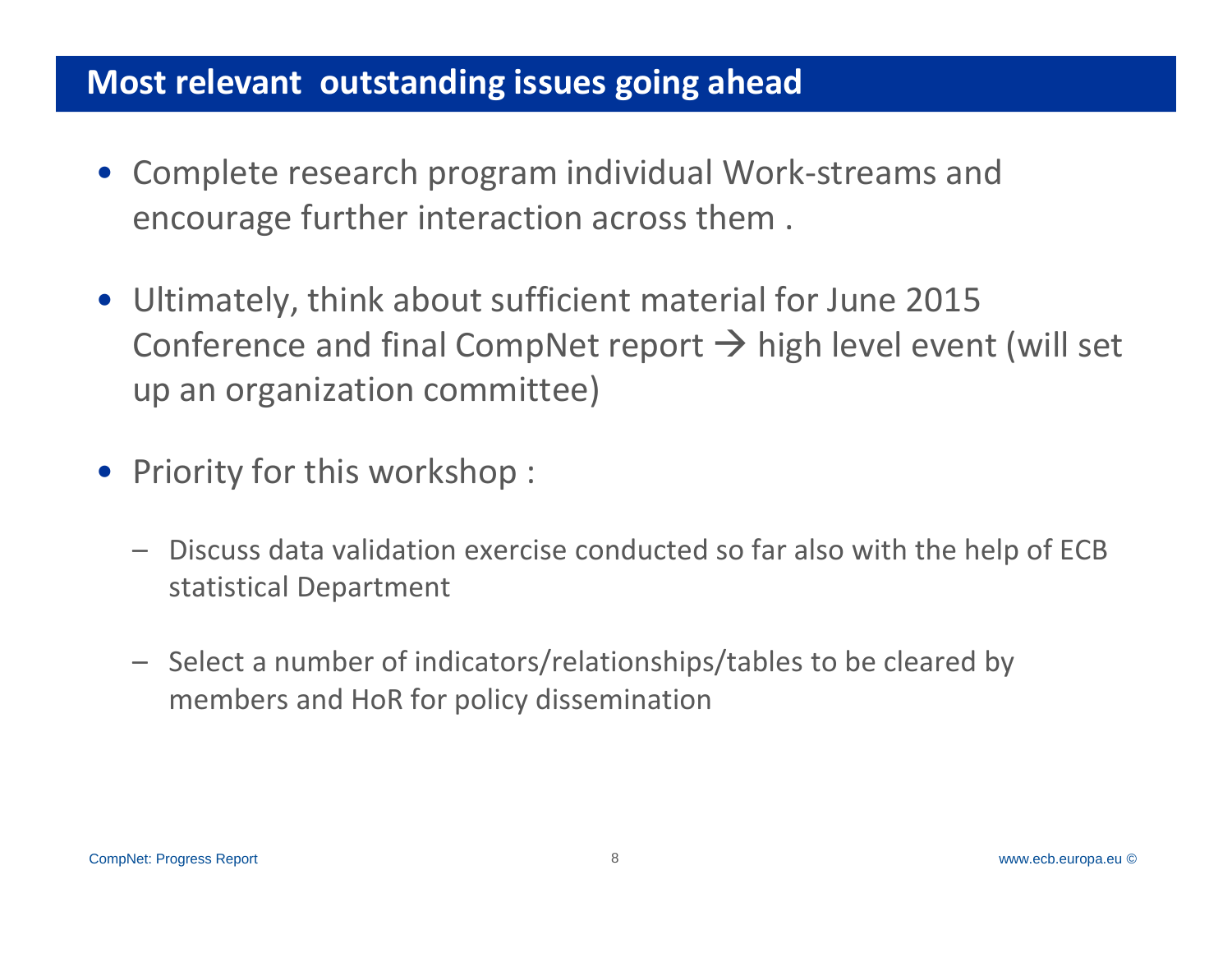#### **CompNet Milestones: September 2014 – June 2015 and beyond**